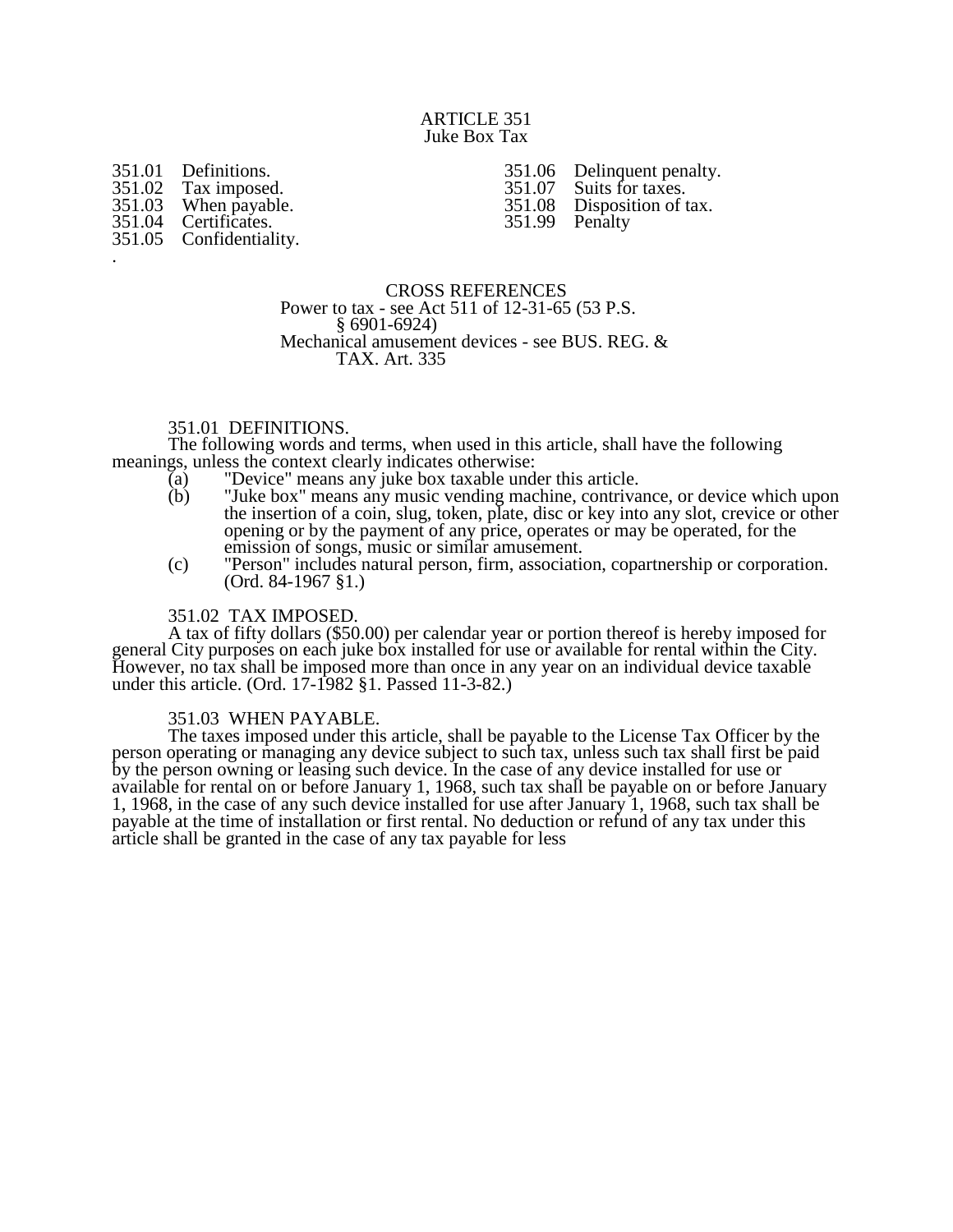than a full calendar year, nor in the case of any device destroyed, stolen, sold or otherwise disposed of or transferred after payment of the tax. (Ord. 84-1967 §3.)

# 351.04 CERTIFICATES.<br>(a) The License Tax C

The License Tax Officer shall procure, at the expense of the City, a sufficient number of certificates, on each of which the following information shall be printed or inserted in ink or by typewriter:

- (1) The name of the City.<br>(2) The number of the cer
- $(2)$  The number of the certificate.<br>(3) The name and address of the p
	- The name and address of the person paying the tax.<br>(4) The vear for which the tax shall have been p

(4) The year for which the tax shall have been paid.<br>(5) The type of device for which the tax shall have b

The type of device for which the tax shall have been paid, giving the trade name, manufacturer's name, and/or identification number when available.

(6) The date when the device was installed or made available for rental on or before January 1, 1968.<br>(7) The amount of tax pair

The amount of tax paid.

(b) Whenever any tax has been paid under this article, the License Tax Officer shall prepare in duplicate a certificate. The original of such certificate shall be given to the person paying the tax and the duplicate shall be kept on file by the License Tax Officer. The License Tax Officer shall also give to each person paying such tax a gummed seal to be affixed to each device upon which a tax is paid. Such seal shall indicate the year for which the tax is paid, the type of device, and the certificate number.

(c) In the case of the loss, defacement, or destruction of any original certificate or seal, the person to whom such certificate or seal was issued, shall apply to the License Tax Officer who may issue a new certificate or seal upon payment of a fee of one dollar (\$1.00), and who shall amend the duplicate of the certificate first issued in case that a new certificate has been issued.

(d) In case of removal of any device taxed under this article to another location within the City or in case of a change in the identity of the person operating or managing any such device, such fact shall be reported within five days to the License Tax Officer, who shall immediately amend the certificate and the duplicate certificates. However, no such report or amendment of certificate shall be required in case of temporary removal of a device for any period of ten days or less, where the tax on the device has been previously paid for that year. (Ord. 84-1967 §4.)

# 351.05 CONFIDENTIALITY.

Any information gained by the License Tax Officer or any other official or agent of the City as a result of any return, investigations, or verifications required or authorized by this article shall be confidential, except for official purposes, and except in accordance with proper judicial order, or as otherwise provided by law. Any disclosures of any such information, contrary to the provisions of this section, shall constitute a violation of this article. (Ord. 84-1967 §5.)